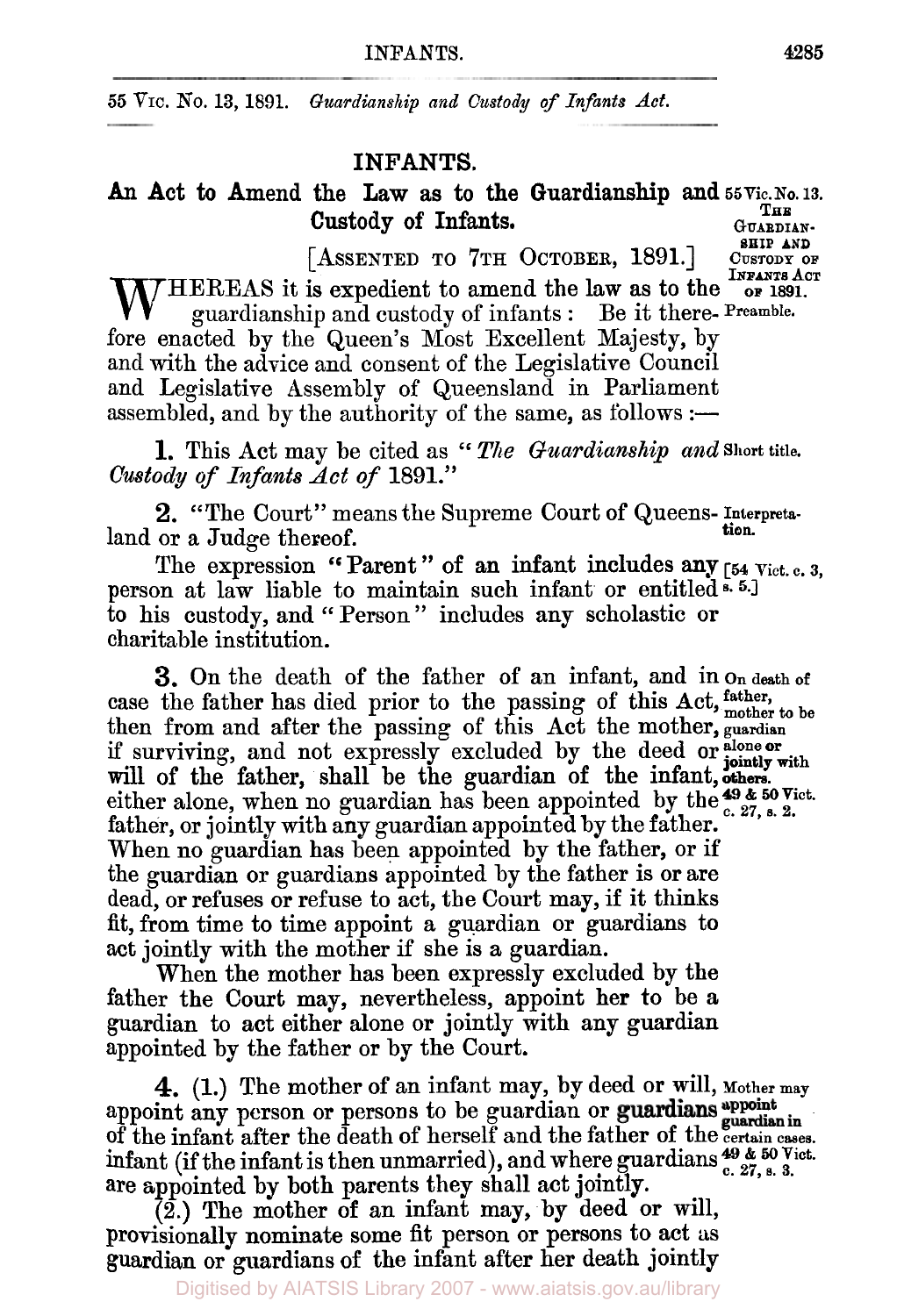#### **4286 INFANTS.**

#### *Guardianship and Custody of Infants Act. 55* **VIC. NO. 13,**

with the father of the infant, and the Court, after her death, if it is shown to the satisfaction of the Court that the father is for any reason unfitted to be the sole guardian of his children, may confirm the appointment of such guardian or guardians, who shall thereupon be authorised and empowered so to act as aforesaid, or may make such other order in respect of the guardianship as the Court shall think right.

**(3.)** In the event of guardians being unable to agree upon a question affecting the welfare of an infant, any of them may apply to the Court for its direction, and the Court may make such order or orders regarding the matters in difference as it thinks proper.

*c.* **27, s.** *6.* 

**divorce or 49** & 50 Vict.<br> **49** & 50 Vict.<br> **c.** 27, s. 7.

**Powers of** *5.* Every guardian in Queensland under this Act shall  $_{49\text{ \& }50\text{ V}$ iet. have all such powers over the estate and the person, or **c.27, s.4.** over the estate (as the case may be) of an infant as a guardian appointed by will or otherwise now has under the Act twelve Charles the Second, chapter twenty-four.

**Court may** *6.* The Court may, upon the application of the mother **make as to custody. orders** of an infant (who may apply without next friend), make 49& 50 vict. such order as it thinks fit regarding the custody of the c. 27, s. 5. infant and the right of access to the infant of either parent. infant and the right of access to the infant of either parent, having regard to the welfare of the infant, and to the conduct of the parents, and to the wishes as well of the mother as of the father, and may alter, vary, or discharge such order on the application of either parent, **or,** after the death of either parent, of any guardian under this Act, and in every case may make such order respecting the costs of the mother and the liability of the father for the same or otherwise as to costs as the Court thinks just.

**Power to 7.** The Court may, in its discretion, remove from his court to office any testamentum cusadian as a separate dependence of the details. **remove office any testamentary guardian, or any guardian appointed** guardian. **or acting by virtue of this Act, and may also, if the Court** remove<br>guardian. **or acting by virtue of this Act, and may also, if the Court**<br>49 & 50 Viet, deems it to be for the welfare of the infant approximate rather deems it to be for the welfare of the infant, appoint another guardian in place of the guardian so removed.

Guardianship **8.** In any case where a decree for judicial separation, in case of or a decree either *niei* or absolute for diverge is propounced. **in case** of or **a** decree either *nisi* or absolute **for** divorce, is pronounced, **judicial** the Court pronouncing the decree may thereby declare the parent by reason of whose misconduct the decree is made to  $\overline{b}$  **27. 27.**   $\overline{c}$  **27. 27. 27. 27. 27. 27. 27. 27. 27. 27. 27. 27. 27. 27. 27. 27. 27. 27. 27. 27. 27. 27. 27. 27. 27. 27. 27. 27. 27. 27. 27. 27.** any) **of** the marriage ; and in such case the parent so declared to be unfit shall not, upon the death of the other parent, be entitled as **of** right to **the** custody or guardianship **of such**  children.

an an

Digitised by AIATSIS Library 2007 - www.aiatsis.gov.au/library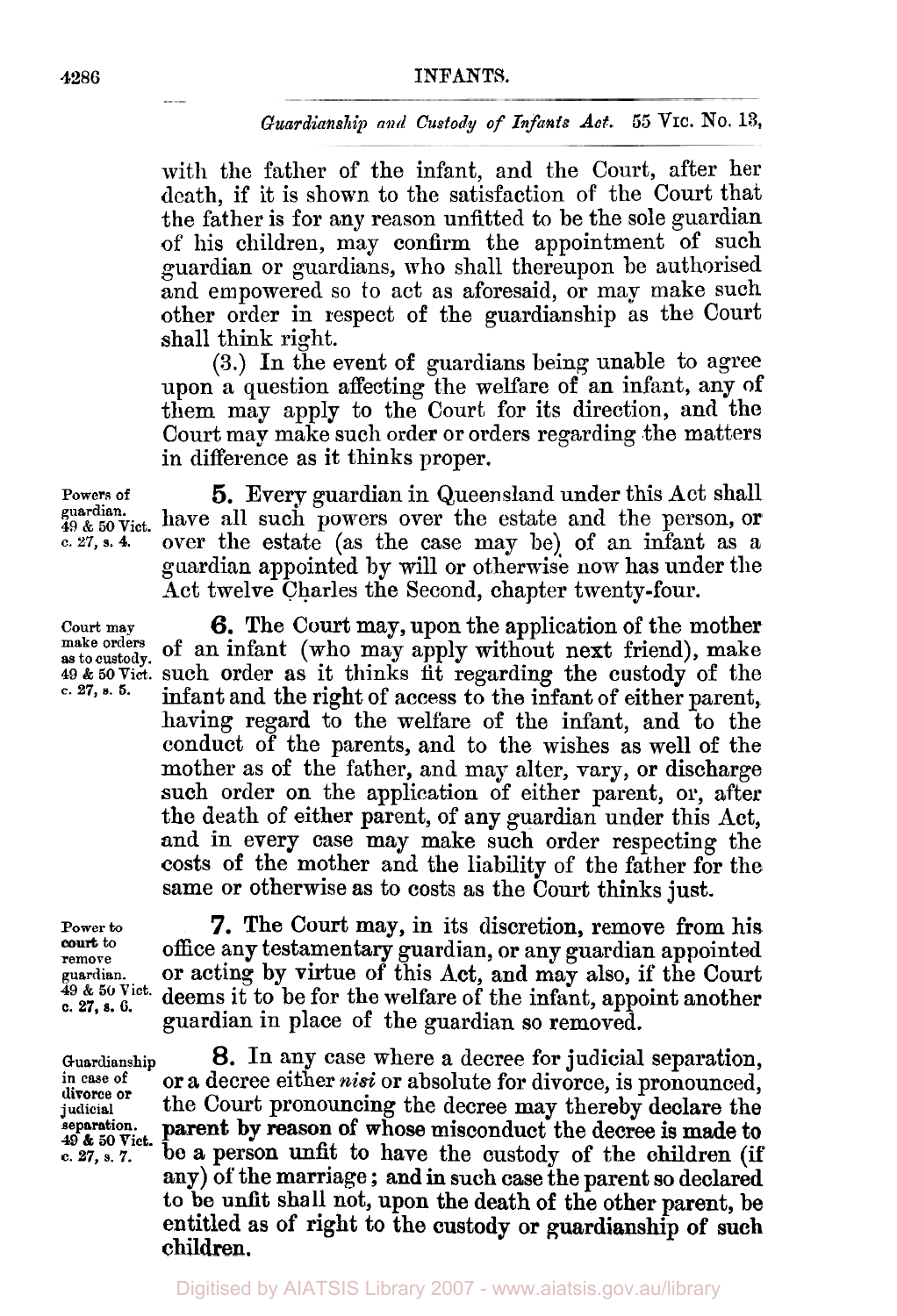### **1891. Guardianship and Custody of Infants Act.**

9. No agreement contained in a separation deed made In case of to be invalid by reason only of its providing that the father **father and**  of such infant shall give up the custody or control of the **36** vict. **c. 12, mother.**  infant to the mother : Provided always that no Court shall **s.** 2. enforce any such agreernent if the Court is of opinion that it will not be for the benefit of the infant or infants to give effect to it. between the father and mother of any infant shall be held deed between

Court for a writ or order for the production of the infant and the Court is **of** opinion that the parent has abandoned infant. or deserted the infant, or that he has otherwise so con- $_{8.1}^{51}$  Vict. c. 3, ducted himself that the Court should refuse to enforce his right to the custody of the infant, the Court **may,** in its discretion, decline to issue the writ or make the order. **10.** Where the parent **of** an infant applies to the power of **Court as to of** 

**11.** If at the time of the application for a writ **or power to**  order for the production of the infant, the infant is being **Court to order** or has been brought up by another person or persons, the costs **of**  Court may, in its discretion, if it orders the infant to be *infant*. given up to the parent, further order that the parent shall **54 Vict. c. 3,**  pay to such other person or persons the whole of the costs<sup>5.2.</sup> properly incurred by him or them in bringing up the infant, or such portion thereof as shall seem to the Court to be just and reasonable having regard to all the circumstances **of** the case.

| 12. Where a parent has—                                                                                                         | Court in<br>making order |
|---------------------------------------------------------------------------------------------------------------------------------|--------------------------|
| $(a)$ Abandoned or deserted his infant, or                                                                                      | to have regard           |
| (b) Allowed his infant to be brought up by any to conduct of other person or persons at such person or $_{54}^{54}$ Vict. c. 3, |                          |
|                                                                                                                                 |                          |
| persons' expense for such a length of time and *.3.                                                                             |                          |
| under such circumstances as to satisfy the Court                                                                                |                          |
| that the parent was unmindful of his parental                                                                                   |                          |

duties, the Court shall not make an order **for** the delivery **of** the infant to the parent unless the parent has satisfied the Court that, having regard to the welfare of the infant, he is a fit person to have the custody of the infant.

13. Upon any application by the parent for the pro-Power of duction or custody of an infant, if the Court is of opinion **infant**'s **court** as to that the parent ought not to have the custody of the **religious**  infant, and that the infant is being brought up in a different  ${}_{54}^{educedation.}$ religion to that in which the parent has a legal right to **s. 4.**  require that the infant should **be** brought up, the Court shall have power to make such order as it **may** think fit to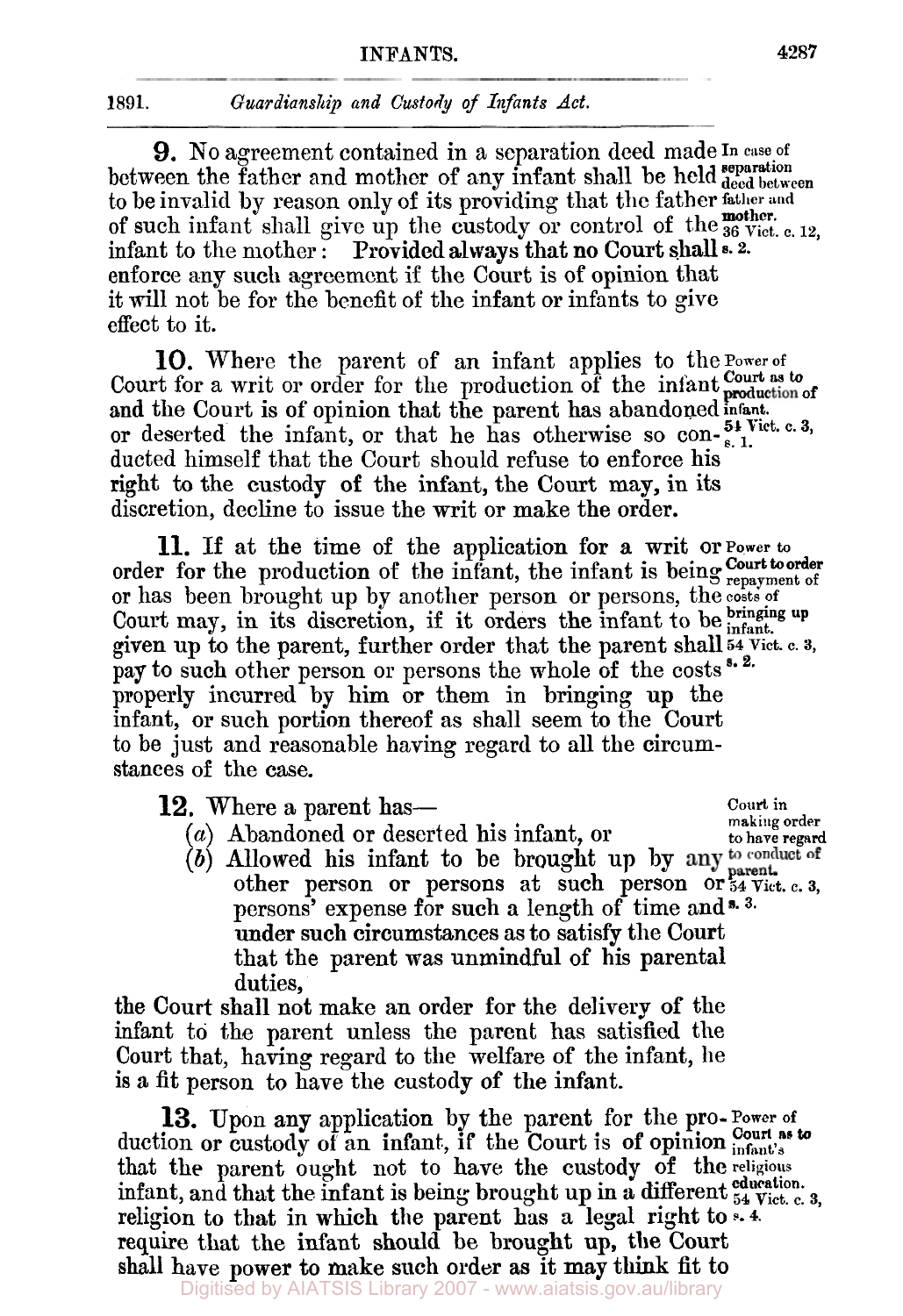*Crown Lands Act.* **55 VIC. No. 19,** 

secure that the infant be brought up in the religion in which the parent has a legal right to require that the infant should be brought up.

Nothing in this Act contained shall interfere with or affect the power of the Court to consult the wishes of the infant in considering what order ought to be made, **or**  diminish the right which any infant now possesses to the exercise of its own free choice.

**Rules as** *to* **14.** Rules for regulating the practice and procedure procedure.<br>49 & 50 Vict. in any proceedings under this Act, and the forms in such<br>c. 27, s. 11. proceedings may be made by the Judges of the Supreme proceedings, may be made by the Judges of the Supreme Court, **or** any three of them, of whom the Chief Justice shall be one. **procedure** 

**Saving clause. 15.** Nothing in this Act shall restrict or affect the **49** & 50 Vict.<br> **49** & 50 Vict.<br> **27, s.** 13. **jurisdiction of the Supreme Court to appoint or remove** guardians, or otherwise in respect of infants.

**INFANTS, PROTECTION OF.** 

*See* **CRIMINAL LAW.** 

**IRRIGATION.** 

*See* **WATER SUPPLY.**